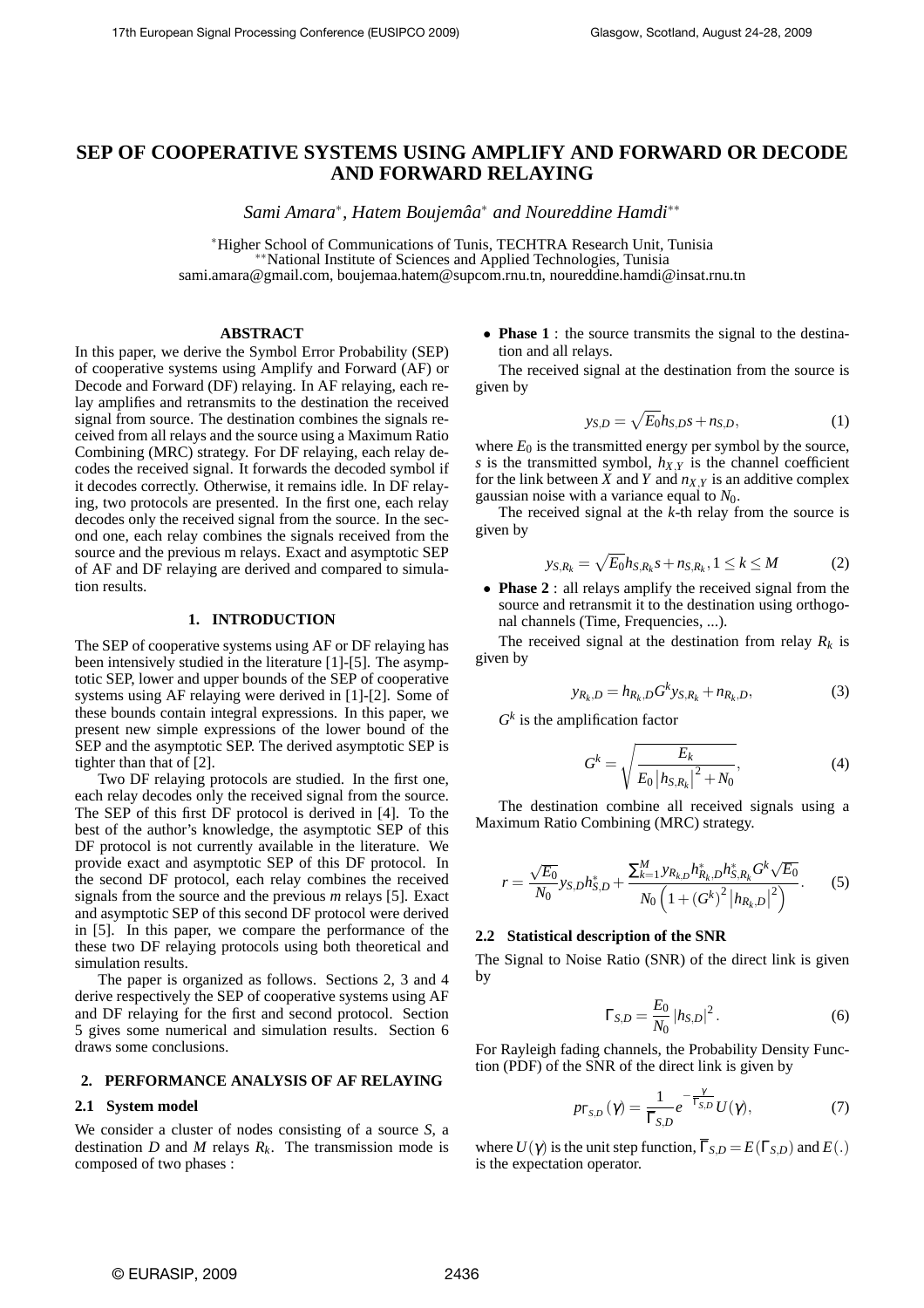The SNR for the relaying link between the source, relay  $R_k$  and the destination is given by [1]

$$
\Gamma_{S,R_k,D} = \frac{\Gamma_{S,R_k} \Gamma_{R_k,D}}{1 + \Gamma_{S,R_k} + \Gamma_{R_k,D}},
$$
\n(8)

where

$$
\Gamma_{S,R_k} = \frac{E_0}{N_0} |h_{S,R_k}|^2, \tag{9}
$$

$$
\Gamma_{R_k, D} = \frac{E_k}{N_0} |h_{R_k, D}|^2.
$$
 (10)

Γ*S*,*R<sup>k</sup>* ,*<sup>D</sup>* can be tightly upper bounded by

$$
\Gamma_{S,R_k,D} < \min\left\{\Gamma_{S,R_k}, \Gamma_{R_k,D}\right\} = \Gamma_{S,R_k,D}^{up}.\tag{11}
$$

The PDF of  $\Gamma_{S}^{up}$  ${}^{up}_{S,R_k,D}$  is given by

$$
p_{\Gamma_{S,R_k,D}^{\mu p}}(\gamma) = \frac{1}{\overline{\Gamma}_{S,R_k,D}^{\mu p}} e^{\frac{\gamma}{\overline{\Gamma}_{S,R_k,D}^{\mu p}}} U(\gamma). \tag{12}
$$

where

$$
\overline{\Gamma}_{S,R_k,D}^{\mu p} = \frac{\overline{\Gamma}_{S,R_k} \overline{\Gamma}_{R_k,D}}{\overline{\Gamma}_{S,R_k} + \overline{\Gamma}_{R_k,D}}
$$
(13)

The SNR at the destination can be written as

$$
\Gamma = \Gamma_{S,D} + \sum_{k=1}^{M} \Gamma_{S,R_k,D}.
$$
\n(14)

Using (11), the total SNR can be upper bounded by

$$
\Gamma < \Gamma^{up} = \Gamma_{S,D} + \sum_{k=1}^{M} \Gamma_{S,R_k,D}^{up}.\tag{15}
$$

Assuming that Γ*S*,*<sup>D</sup>* and Γ*S*,*R<sup>k</sup>* ,*<sup>D</sup>* are independent, the Moment Generating Function (MGF) of Γ *up* can be written as

$$
M_{\Gamma^{up}}(s) = M_{\Gamma_{S,D}^{up}}(s) \prod_{k=1}^{M} M_{\Gamma_{S,R_k,D}^{up}}(s),
$$
 (16)

where

$$
M_{\Gamma_{S,R_k,D}^{\mu\rho}}(s) = LT\left(p_{\Gamma_{S,R_k,D}^{\mu\rho}}(\gamma)\right).
$$
 (17)

*LT*(.) is Laplace Transform. Using (12) we have

$$
M_{\Gamma_{S,R_k,D}^{up}}(s) = \frac{1}{1 + s\overline{\Gamma_{S,R_k,D}^{up}}}.
$$
 (18)

Therefore, we have

$$
M_{\Gamma^{up}}(s) = \frac{1}{1 + s\overline{\Gamma}_{S,D}} \prod_{k=1}^{M} \frac{1}{1 + s\overline{\Gamma}_{S,R_k,D}^{up}}
$$
(19)

Using the MGF of the SNR, we can evaluate the SEP of I-PSK modulations as follows[6]

$$
P_e > \frac{1}{\pi} \int_0^{\frac{(I-1)\pi}{I}} M_{\Gamma^{up}} \left( \frac{g_{PSK}}{\sin^2(\theta)} \right) d\theta \tag{20}
$$





Figure 1: Phase 1 in first DF protocol

Figure 2: Phase 3 in first DF protocol

where  $g_{PSK} = \sin^2\left(\frac{\pi}{l}\right)$ .

Note that we have a lower bound on the SEP since we have used an upper bound on the SNR.

The SEP for I-QAM is given by [6]

$$
P_e > \frac{4}{\pi} \left( 1 - \frac{1}{I} \right) \int_0^{\frac{\pi}{2}} M_{\Gamma^{up}} \left( \frac{g_{QAM}}{\sin^2(\theta)} \right) d\theta
$$

$$
- \frac{4}{\pi} \left( 1 - \frac{1}{I} \right) \int_0^{\frac{\pi}{4}} M_{\Gamma^{up}} \left( \frac{g_{QAM}}{\sin^2(\theta)} \right) d\theta \quad (21)
$$

where  $g_{QAM} = 3/(I - 1)$ 

## **2.3 Asymptotic SEP**

By using the same methodology as [7], we can derive the asymptotic SEP of cooperative systems using AF relaying

$$
P_e^{AF} \approx \frac{A \, C_{2M+1}^{M+1}}{(2B)^{M+1}} \frac{1}{\overline{\Gamma}_{S,D}} \prod_{k=1}^M \frac{1}{\overline{\Gamma}_{S,R_k,D}^{up}} \tag{22}
$$

where  $C_k^l = \frac{k!}{l!(k-l)!}$ , *A* and *B* depend on the considered modulation (for example,  $A = 1$ ,  $B = 2$  for BPSK).

## **3. PERFORMANCE ANALYSIS OF THE FIRST DF RELAYING PROTOCOL**

In this section, we evaluate the SEP of the first protocol of DF strategy. Each relay decodes the signal provided from the source (fig. 1). For medium access, the relays are assumed to transmit over orthogonal channels (Time or Frequency), thus no inter-relay interference is considered in the system model. As shown in figure 2, the destination coherently combines using a MRC the received signals from the source and all the relays.

## **3.1 System model**

The cooperation protocol has 3 phases.

- **Phase** 1 : the source broadcast the information. The received signal at the destination and the *k*-th relay can be modeled respectively by equations (1) and (2).
- **Phase** 2: if the *k*-th relay correctly decodes, it forwards the decoded symbol with symbol energy  $E_k$  to the destination; otherwise, it remains idle.
- **Phase** 3: the destination coherently combines the received signals from the source and the relays using a MRC as follows:

$$
y_D = \sqrt{E_0} h_{S,D}^* y_{S,D} + \sum_{k=1}^M \sqrt{\widehat{E}_k} h_{R_k,D}^* y_{R_k,D}
$$
 (23)

where  $E_k = E_k$  if relay  $R_k$  correctly decoded,  $E_k = 0$  otherwise.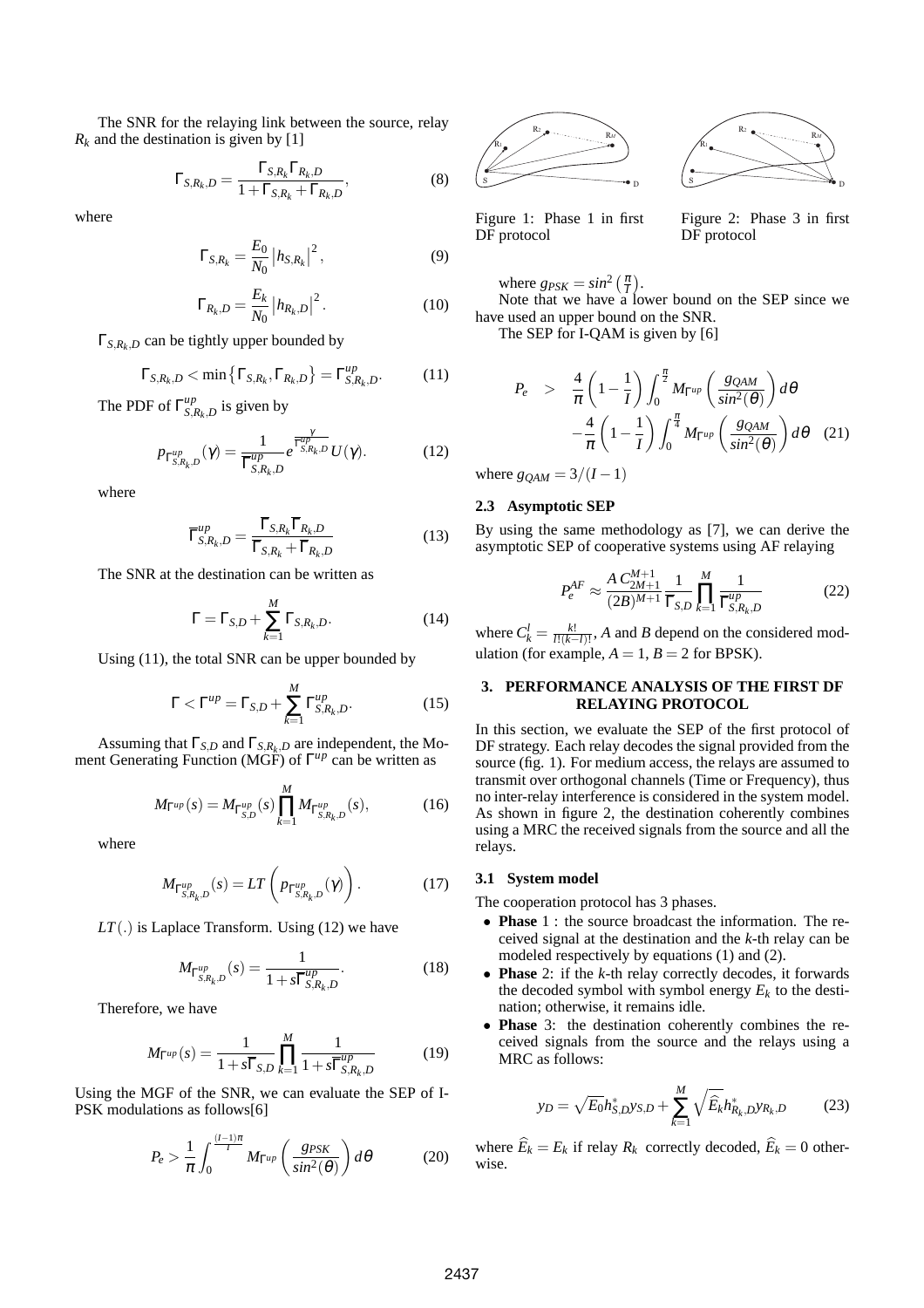#### **3.2 Exact SEP**

In this section, we derive the exact SEP for I-PSK and I-QAM modulations. Each relay can be in one of two states: either it decoded correctly or not. Let Θ represents the set of relays that have correctly decoded.

The SEP at the destination can be written as:

$$
P_e^{DF_1} = \sum_{\Theta} P_{e_D/\Theta}^{DF_1} P(\Theta). \tag{24}
$$

the superscript  $DF_1$  refers to the first DF protocol and  $P(\Theta)$  is the probability that  $\Theta$  is the set of relay that correctly decoded

$$
P(\Theta) = \prod_{i \in \Theta} (1 - P_{R_i}) \prod_{j \notin \Theta} P_{R_j}.
$$
 (25)

 $P_{R_k}$  is the SEP at the *k*-th relay

$$
P_{R_k} = \frac{A}{2} \left[ 1 - \sqrt{\frac{\overline{\Gamma}_{S,R_k}}{\frac{2}{B} + \overline{\Gamma}_{S,R_k}}} \right]
$$
(26)

Γ*S*,*R<sup>k</sup>* is the average SNR between the source and *R<sup>k</sup>*

$$
\overline{\Gamma}_{S,R_k} = \frac{E_0}{N_0} E\left( \left| h_{S,R_k} \right|^2 \right) \tag{27}
$$

For a given decoding set Θ, the SEP at destination is given by

$$
P_{e/\Theta}^{DF_1} = \frac{A}{2} \sum_{k \in \Theta} t_k \left[ 1 - \sqrt{\frac{\overline{\Gamma}_{R_k, D}}{\frac{2}{B} + \overline{\Gamma}_{R_k, D}}} \right] + \frac{A}{2} t_0 \left[ 1 - \sqrt{\frac{\overline{\Gamma}_{S, D}}{\frac{2}{B} + \overline{\Gamma}_{S, D}}} \right] \tag{28}
$$

where

$$
t_k = \prod_{\substack{i \in \Theta \\ i \neq k}} \frac{\overline{\Gamma}_{R_k, D}}{\overline{\Gamma}_{R_k, D} - \overline{\Gamma}_{R_i, D}} \frac{\overline{\Gamma}_{R_k, D}}{\overline{\Gamma}_{R_k, D} - \overline{\Gamma}_{S, D}},
$$
(29)

$$
t_0 = \prod_{i \in \Theta} \frac{\overline{\Gamma}_{S,D}}{\overline{\Gamma}_{S,D} - \overline{\Gamma}_{R_i,D}}.
$$
 (30)

## **3.3 Asymptotic SEP**

At high SNR, all relays correctly decode, the asymptotic SEP is therefore given by [7]

$$
P_e^{DF_1} \approx \frac{A \, C_{2M+1}^{M+1}}{(2 \, B)^{M+1}} \, \frac{1}{\overline{\Gamma}_{S,D}} \, \prod_{k=1}^M \frac{1}{\overline{\Gamma}_{R_k, D}} \tag{31}
$$

# **4. PERFORMANCE ANALYSIS OF THE SECOND DF RELAYING PROTOCOL**

In this section, we derive the SEP performance analysis of the second scenario using DF protocol. We assume that each relay combines the signal from the source and the previous *m* relays using a MRC strategy (Fig. 3). The study is valid for  $m > 1$ . The results presented in section 3 corresponds to  $m = 0$ .



Figure 3: Second DF protocol

#### **4.1 Sytem model**

The cooperation protocol has  $M + 2$  phases.

- **Phase 1**: the signal emitted by the source is received by all the relays and destination. Equations (1) and (2) remain valid.
- **Phase 2**: the first relay decodes the signal received from the source. If it correctly decodes, it forward the decoded symbol to the destination; otherwise, it remains idle.
- **Phase**  $l$  (3 ≤  $l$  ≤  $M$  + 1): relay  $R_{l-1}$  combines the signals received from the source and the *m* previous relays. The detection variable used by relay  $R_{l-1}$  is given by

$$
y_{R_{l-1}} = \sqrt{E_0} h_{S,R_{l-1}}^* y_{S,R_{l-1}} + \sum_{j=\max(1,l-1-m)}^{l-2} \sqrt{\widehat{E}_j} h_{R_j,R_{l-1}}^* y_{R_j,R_{l-1}},
$$
\n(32)

where  $y_{R_j, R_{l-1}}$  is the received signal at  $R_{l-1}$  from  $R_j$  modeled as

$$
y_{R_j,R_{l-1}} = \sqrt{\widehat{E}_j} h_{R_j,R_{l-1}} s + n_{R_j,R_{l-1}}
$$
(33)

• **phase**  $M + 2$ : the destination decodes a MRC combination of the signals received from the source and the relays (16).

#### **4.2 Exact SEP**

In this section, we give the exact SEP performance analysis for BPSK modulation. Each relay can be in one of two states : either it decoded correctly or not. Let vector S*<sup>M</sup>* represents the states of the  $M$  relays. The  $k$ -th entry of  $S_M$  is defined as

$$
\mathbf{S}_M(k) = \begin{cases} 1 \text{ if relay } k \text{ correctly decodes} \\ 0 \text{ otherwise} \end{cases} (34)
$$

We denote the state of the network by a decimal number which can take values from 0 to  $2^M - 1$ .

The state of each relay depends on the sate of the previous relay. Hence, the joint probability of the states is given by

$$
P(S_M) = P(S_M(1))P(S_M(2)/S_M(1))...
$$
  

$$
P(S_M(M)/S_M(M-1),...,S_M(M-m)).
$$
 (35)

The SEP for a given Channel State Information (CSI) can be written as

$$
P_{e/CSI}^{DF_2} = \sum_{i=0}^{2^M - 1} \Pr(e/S_M = B_{i,M}) \Pr(S_M = B_{i,M}) \tag{36}
$$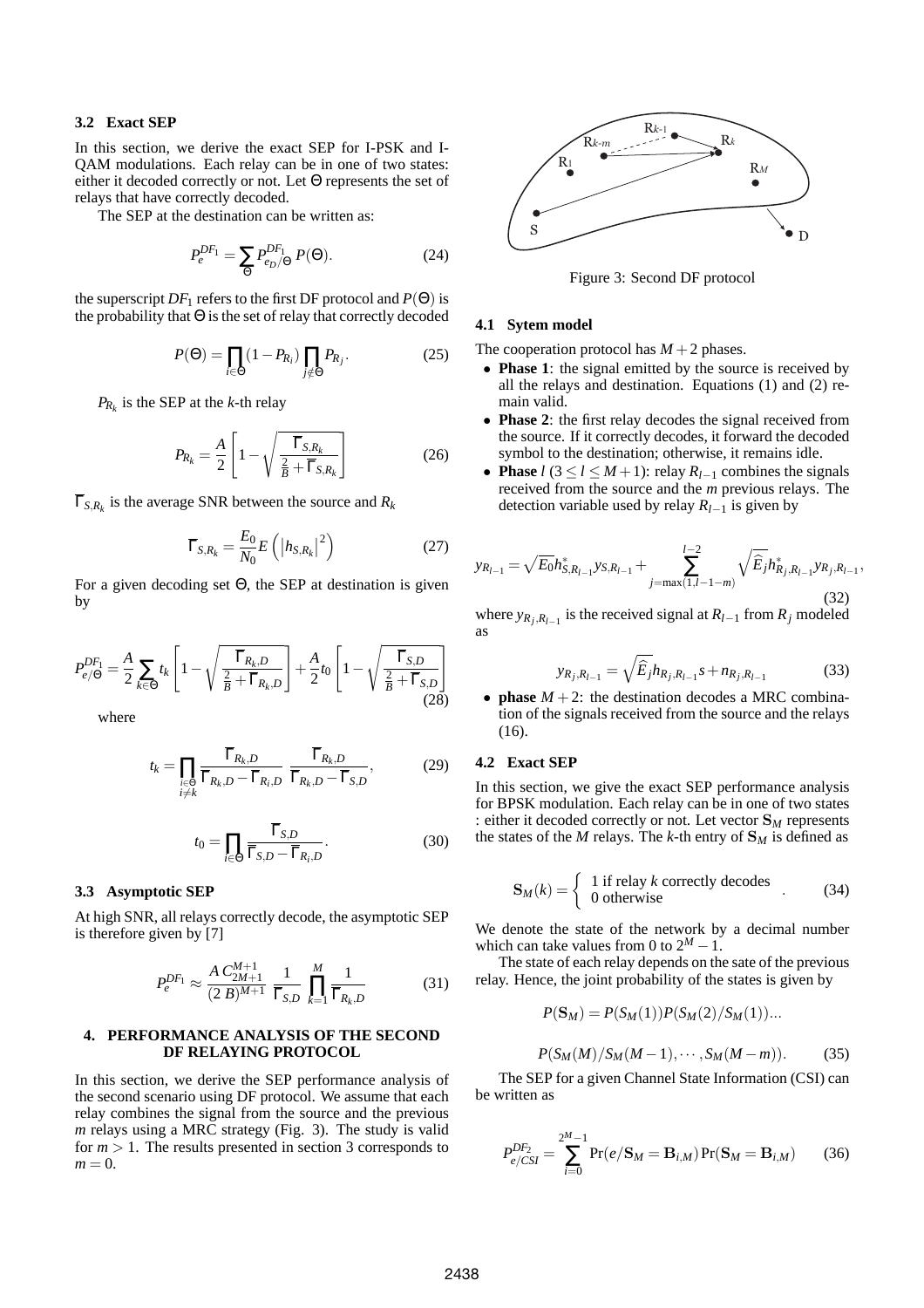where *e* denotes the event that the destination decoded in error and  $\mathbf{B}_{i,M} = (B_{i,M}(1)...B_{i,M}(M))$  is the  $1 \times M$  binary representation of *i*.  $B_{i,M}(1)$  being the most significant bit.

The conditional SEP for a given network state is given by

$$
Pr(e/S_M = B_{i,M}) = \Psi(SNR_D). \tag{37}
$$

where  $\Psi(\gamma)$  is SEP for an instantaneous SNR equal to  $\gamma$ . For I-PSK modulations, Ψ is given by [6]

$$
\Psi_{PSK}(\gamma) = \frac{1}{\pi} \int_0^{\frac{(I-1)\pi}{I}} e^{-\frac{SPSK\gamma}{sin^2(\theta)}} d\theta \tag{38}
$$

For I-QAM modulations, we have

$$
\Psi_{QAM}(\gamma) = 4CQ\left(\sqrt{g_{QAM}\gamma}\right) - 4C^2Q^2\left(\sqrt{g_{QAM}\gamma}\right) \tag{39}
$$

where  $C = 1 - 1/\sqrt{I}$  and  $Q(y)$  is the gaussian Q function defined as

$$
Q(y) = \frac{1}{\sqrt{2\pi}} \int_{y}^{\infty} e^{-\frac{t^2}{2}} dt
$$
 (40)

To compute the SEP, we have to average (36) over all channel realizations

$$
P_e^{DF_2} = E(P_{e/CSI}^{DF_2})
$$
  
= 
$$
\sum_{i=0}^{2^M-1} E\left(\Psi(SNR_D) \prod_{k=1}^M P_{k,i}^m\right)
$$
(41)

where  $P_{k,i}^m$  is the probability that the *k*-th relay is in state  $B_{i,M}(k)$  given the state of the previous *m* relays

$$
P_{k,i}^{m} = \begin{cases} \Psi(SNR_{R_k}^{m}) & \text{if } \mathbf{B}_{i,M}(k) = 0\\ 1 - \Psi(SNR_{R_k}^{m}) & \text{if } \mathbf{B}_{i,M}(k) = 1 \end{cases} (42)
$$

 $SNR_{R_k}^m$  is the SNR at the *k*-th relay.

We then deduce the expression of the SEP  $[5]$ 

$$
P_e^{DF} = \sum_{i=0}^{2^M-1} F\left[\left(1 + \frac{\overline{\Gamma}_{S,D}}{\sin^2(\theta)}\right) \right]
$$
(43)  

$$
\prod_{j=1}^M \left(1 + \frac{B_{i,M}(j)\overline{\Gamma}_{R_j,D}}{\sin^2(\theta)}\right) \prod_{k=1}^M G_k^m(B_{i,M}(k))
$$

$$
G_k^m(x) = \left\{ \begin{array}{c} F\left[\left(1 + \frac{\overline{\Gamma}_{S,R_k}}{\sin^2(\theta)}\right)\prod_{j=\max(1,k-m)}^{k-1} \right. \\ \left.\left(1 + \frac{B_{i,M}(j)\overline{\Gamma}_{R_j,R_k}}{\sin^2(\theta)}\right)\right] \text{if } x=0 \\ 1 - F\left[\left(1 + \frac{\overline{\Gamma}_{S,R_k}}{\sin^2(\theta)}\right)\prod_{j=\max(1,k-m)}^{k-1} \right. \\ \left.\left(1 + \frac{B_{i,M}(j)\overline{\Gamma}_{R_j,R_k}}{\sin^2(\theta)}\right)\right] \text{if } x=1 \end{array} \right.
$$

For I-PSK modulations, *F*(.) is defined as

$$
F(x(\theta)) = \frac{1}{\pi} \int_0^{\frac{(l-1)\pi}{l}} \frac{d\theta}{x(\theta)}
$$
(44)

For I-QAM modulations, we have

$$
F(x(\theta)) = \frac{4C}{\pi} \int_0^{\frac{\pi}{2}} \frac{d\theta}{x(\theta)} - \frac{4C^2}{\pi} \int_0^{\frac{\pi}{4}} \frac{d\theta}{x(\theta)} \qquad (45)
$$

## **4.3 Asymptotic BEP**

It was shown in [5] that the asymptotic SEP at the destination is given by

$$
P_e^{DF_2} \approx \frac{1}{b^{M+1}\overline{\Gamma}_{S,D}} \sum_{j=1}^{M+1} \frac{g(M-j+2)g^{j-1}(1)}{\overline{\Gamma}_{S,D}^j \prod_{i=j}^M \overline{\Gamma}_{R_i,D} \prod_{l=1}^{j-1} E\left(\left|h_{S,R_l}\right|^2\right)}.
$$
\n(46)

where  $b = g_{PSK}$  or  $b = g_{OAM}$ . For I-PSK modulations,

$$
g(x) = \frac{1}{\pi} \int_0^{\frac{(l-1)\pi}{l}} \sin^{2x}(\theta) d\theta,
$$
 (47)

For I-QAM modulations, we have

$$
g(x) = \frac{4C}{\pi} \left[ \int_0^{\frac{\pi}{2}} \sin^{2x}(\theta) d\theta - C \int_0^{\frac{\pi}{4}} \sin^{2x}(\theta) d\theta \right], \quad (48)
$$

#### **5. SIMULATION RESULTS**

In this section, we give some numerical and simulation results in terms of BEP evolution with respect to  $E_b/N_0$  for a BPSK modulation. We have allocated the same power to all nodes :  $E_X = E_b/(M+1)$ . In order to take into account of the path loss, the average power of the channel coefficient between *X* and *Y* is modeled as follows

$$
E\left(\left|h_{X,Y}^l\right|^2\right)=\frac{\beta}{d_{XY}^{\alpha}},
$$

where  $d_{XY}$  is the normalized distance between *X* and *Y* and  $\alpha$  is the path loss exponent. Note that  $d_{XY} = d_{XY}^{eff}/d_0$ ,  $d_{XY}^{eff}$ is the effective distance in meters between *X* and *Y*,  $d_0$  is an arbitrary reference distance and  $\beta$  is the path loss at the reference distance. We have used the following parameters  $\beta = 1$  and  $d_{XY} = 1$ .

Figure 4 compares the theoretical BEP of cooperative systems using AF and DF relaying for the first and the second protocol ( $m = 1$ ) in the presence of  $M = 2$  relays. The theoretical results are plotted using (20), (24) and (43). We observe that DF relaying offers better performance than AF relaying. Also, the second DF relaying protocol offers better performance than the first one since each relays uses the signals of the *m* previous relays. However the time requirement is higher than the first protocol, indeed it requires  $M + 1$  time slots to transmit a single symbol. Simulation results are also in agreement with the theoretical ones.

Figure 5 shows the derived theoretical BEP of AF relaying for  $M = 2$ . The derived upper bound (20) and asymptotic BEP (22) are compare to lower and upper bounds derived in [2]. We verify that the derived upper bound is tighter than that of [2].

Figure 6 shows the exact and asymptotic BEP of the first DF relaying protocol. We verify that the asymptotic and exact BEP agree at high SNR.